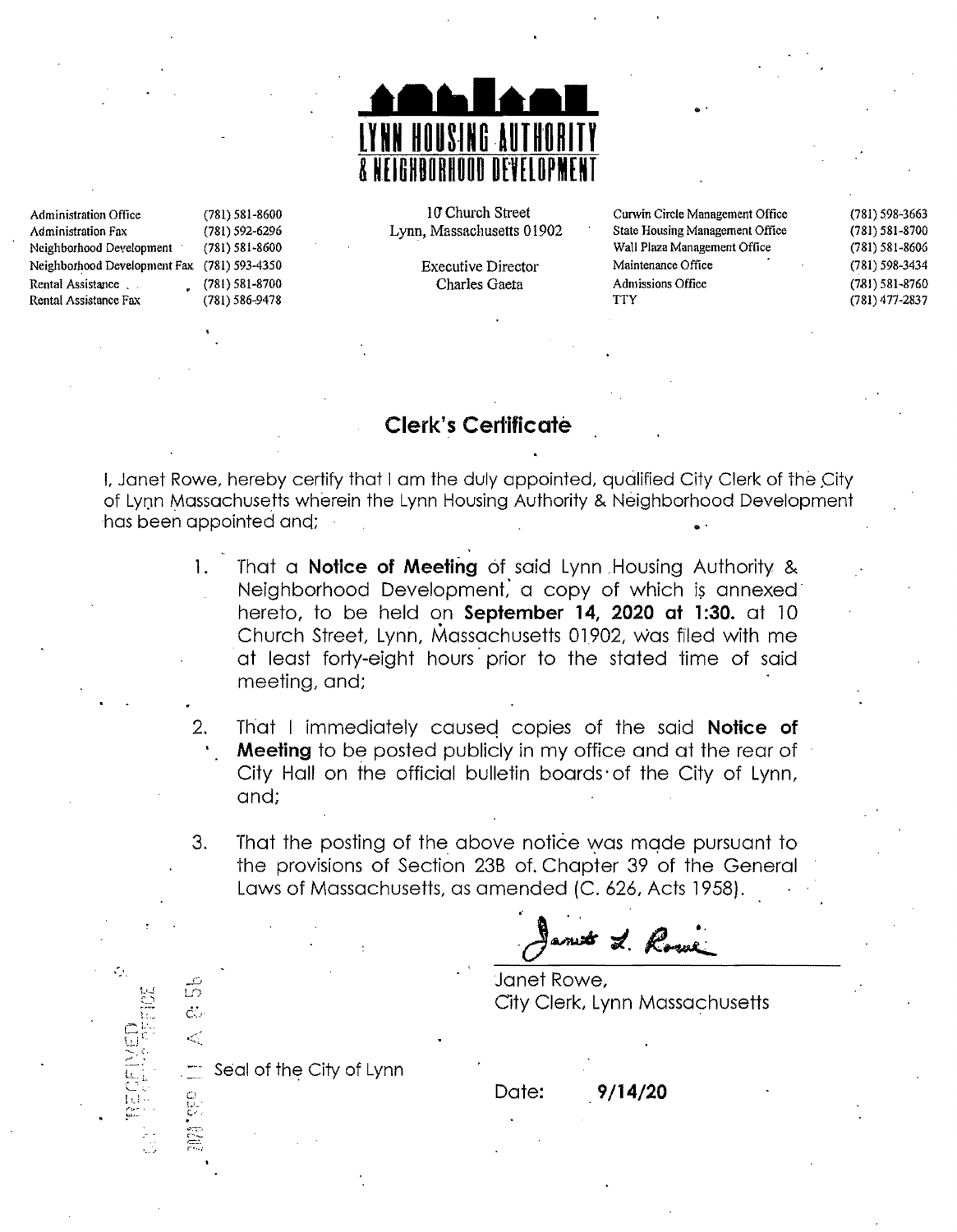

Administration Office (.781) 581-8600<br>Administration Fax (.781) 592-6296 10 Church Street Curvin Circle Management Office<br>Lynn, Massachusetts 01905 5tate Housing Management Office Administration Fax (781) 592-6296 Lynn, Massachusetts 01905<br>Neighborhood Development (781) 581-8600 Neighborhood Development Fax (781) 593-4350 Executive Director Maintenance Office<br>Rental Assistance (781) 581-8700 Charles Gaeta Admissions Office Rental Assistance (781) 581-8700 Charles Gaeta Adm<br>Rental Assistance Fax (781) 586-9478 Charles Gaeta (771) Rental Assistance Fax

Wall Plaza Management Office :-,'l.

(781) 598-3663 (181) 581-8700 (781) 581-8606 (781) 598-3434 (781)'581-8760 (181) 477~2837

### BOARD OF COMMISSIONERS<br>AGENDA  $\mathsf{AGENDA}$  . The contract of  $\mathbb{R}^n$

Regular meeting of the Lynn Housing Authority & Neighborhood Development Board of Commissioners to be held at 10:Church Street, Lynn. MA on September 14, 2020 at 1:30p.m. • . ~:~. ....

- I. **Roll Call of Commissioners**<br>II. I. HAND Staff present and Gi
	-
- II. CHAND Staff present and Guests noted LHAND Staff present and Guests noted Submission of Documents in Compliance III. Submission of Documents in Compliance with Chapter 626<br>IV. Acceptance of Minutes of Meeting of August 17, 2020
- IV. Acceptance of Minutes of Meeting of August 17, 2020<br>V. Correspondences for Commissioners' Information and
	- Correspondences for Commissioners' Information and Files
		- 1. Board to be updated on agency wide cross training initiative.
		- 2. Board vote to approve the LHAND Federal Public Housing ACOP updates on required and recommended language per Nan McKay & Associates, Inc.
		- 3.• Board vote to approve the LHAND HCV Administrative Plan updates on required and recommended language per Nan McKay & Associates, Inc.
		- 4. Board vote to approve on a new bank account for the ERMA (Emergency Rental Mortgage Assistance) program.
		- . 5. Board vote to approve LHAND's application for renewal for CHAPA's.Collaborative Seal of Approval.
		- 6. Board vote to approve CoC Grant Agreement.
		- 7. Board vote to approve the United Way one-time COVID-19 Family Support Grant of up to \$10,500.
		- 8. Board to be updated on the Lynn Housing Authority (MA023) application for the 2020 Extraordinary Circumstances application.
		- 9. Board to be updated on the Eviction Moratorium and its effects on rent collection.
		- 10. Board to be updated on an additional \$400,000 of state rehabilitation tax credit funds for the Lynn Armory.
		- 11. Board to be updated on SNAP 175 SHP Grant for LEO.
		- 12. Board to be updated on progress on late reexaminations.
		- 13. Board to be updated on Kings Lynne.
		- 14. Board to be updated on Covid-19 safety measures and precautions taken by LHANO .
- VI. NEW BUSINESS
	- COMMITIEE REPORTS
	- 1. Personnel Sub-Committee
- VII. PREVIOUSLY TABLED BUSINESS
- VIII. ANY OTHER BUSINESS
	- 1. Board to be updated on MRVP program, Section 8 program and progress on lease ups.